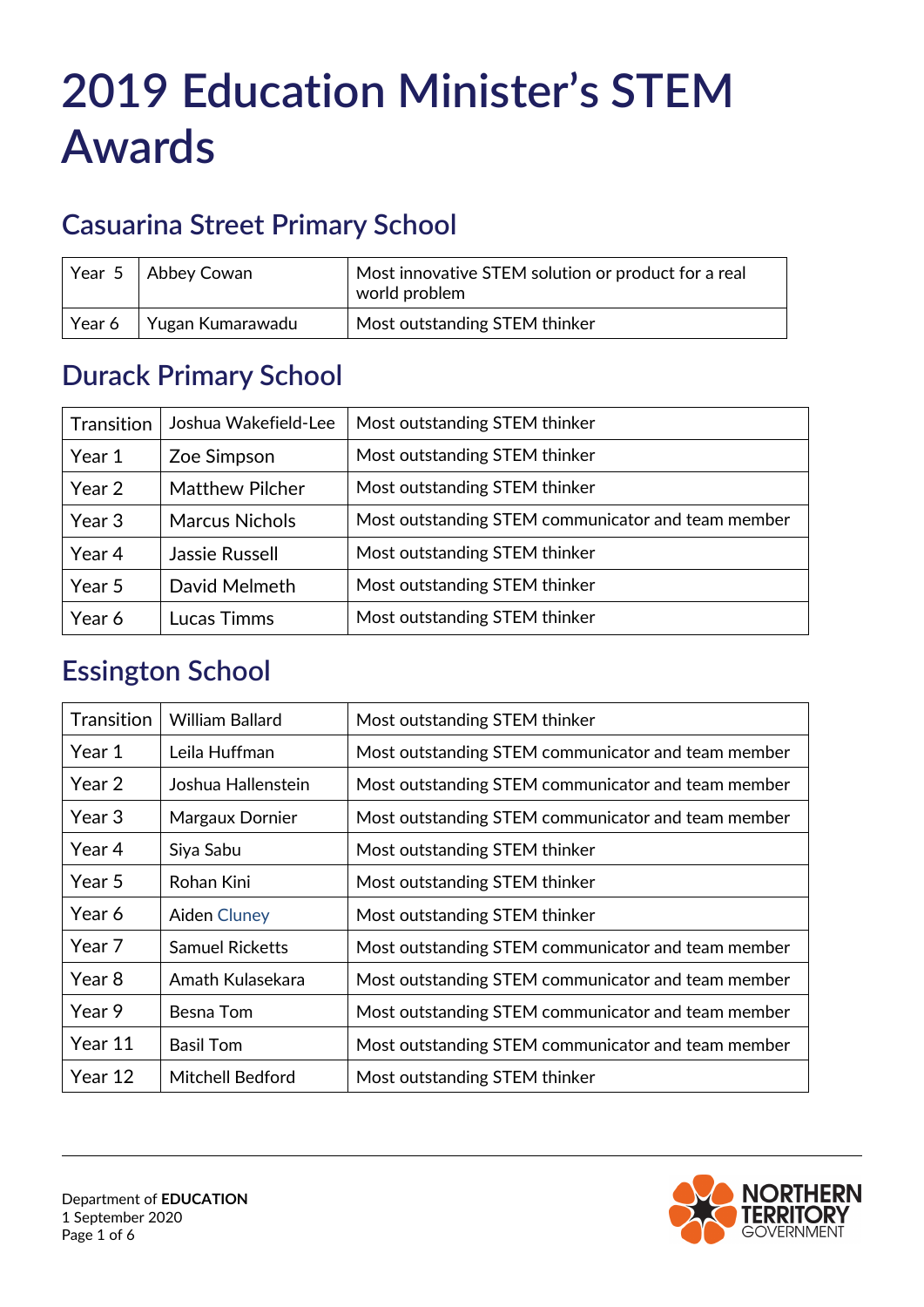| Transition | Tannar Flesfadar   | Most outstanding STEM communicator and team member                   |
|------------|--------------------|----------------------------------------------------------------------|
| Year 1     | Adam El Haj        | Most outstanding STEM communicator and team member                   |
| Year 2     | <b>Oscar Small</b> | Most outstanding STEM communicator and team member                   |
| Year 3     | Stephen McCormack  | Most outstanding STEM communicator and team member                   |
| Year 4     | Benjamin Westacott | Most outstanding STEM thinker                                        |
| Year 5     | Marlah Scobie-Webb | Most outstanding STEM communicator and team member                   |
| Year 6     | Amnah Yusoff       | Most innovative STEM solution or product for a real world<br>problem |

# **Jingili Primary School**

## **Larrakeyah Primary School**

| Transition | Lola Mulga           | Most outstanding STEM communicator and team member                   |
|------------|----------------------|----------------------------------------------------------------------|
| Year 1     | <b>Baden Cameron</b> | Most outstanding STEM thinker                                        |
| Year 2     | Helena Watson        | Most innovative STEM solution or product for a real world<br>problem |
| Year 3     | Elijah Tyrrell       | Most outstanding STEM thinker                                        |
| Year 4     | Noah Grosser         | Most outstanding STEM communicator and team member                   |
| Year 5     | <b>Cohen Dunne</b>   | Most outstanding STEM thinker                                        |
| Year 6     | Jack Smyth           | Most outstanding STEM thinker                                        |

## **Ludmilla Primary School**

| Transition | <b>Thomas Playmore</b>      | Most outstanding STEM communicator and team member                   |
|------------|-----------------------------|----------------------------------------------------------------------|
| Year 1     | Ri Willis                   | Most innovative STEM solution or product for a real world<br>problem |
| Year 3     | Daniel Mbemap               | Most outstanding STEM thinker                                        |
| Year 6     | <b>Henry Goerlich-Voutt</b> | Most outstanding STEM thinker                                        |

## **McKillop School**

| Year 7 | Ethan Lyall | Most innovative STEM solution or product for a real world<br>problem |
|--------|-------------|----------------------------------------------------------------------|
| Year 8 | Max Russell | Most outstanding STEM communicator and team member                   |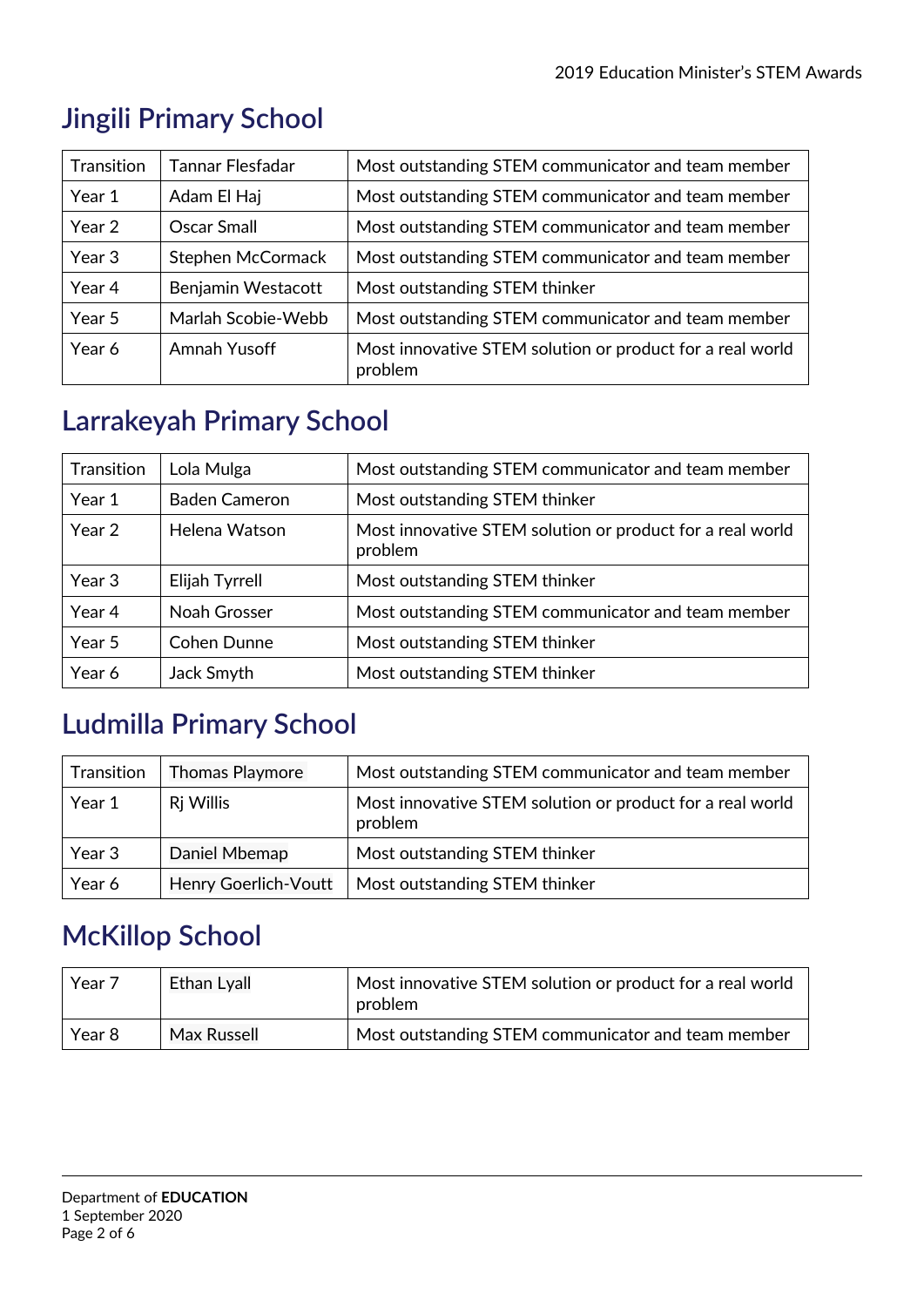| Transition | Abi Scott         | Most outstanding STEM communicator and team member |
|------------|-------------------|----------------------------------------------------|
| Year 1     | Samirah Jenkinson | Most outstanding STEM thinker                      |
| Year 2     | Max Lacey         | Most outstanding STEM thinker                      |
| Year 3     | Fatimah Adjrun    | Most outstanding STEM communicator and team member |
| Year 4     | Liam Toby         | Most outstanding STEM communicator and team member |
| Year 5     | Rhys Lubke        | Most outstanding STEM thinker                      |
| Year 6     | Alyssa Silapachai | Most outstanding STEM thinker                      |

#### **Manunda Terrace Primary School**

### **Mother Teresa Primary School**

| Year 1 | Nixon Rourke       | Most outstanding STEM communicator and team member                   |
|--------|--------------------|----------------------------------------------------------------------|
| Year 2 | Adele Darlington   | Most innovative STEM solution or product for a real world<br>problem |
| Year 3 | <b>Toby Chater</b> | Most outstanding STEM communicator and team member                   |
| Year 4 | Elaina Tilmouth    | Most outstanding STEM communicator and team member                   |
| Year 5 | Isabella Townsend  | Most outstanding STEM communicator and team member                   |
| Year 6 | Ariane Day         | Most outstanding STEM communicator and team member                   |

## **Moulden Primary School**

| Transition | <b>Bubbles Olsen</b> | Most outstanding STEM communicator and team member                   |
|------------|----------------------|----------------------------------------------------------------------|
| Year 1     | <b>Bailey Quinn</b>  | Most outstanding STEM thinker                                        |
| Year 2     | <b>Tommy Risk</b>    | Most outstanding STEM communicator and team member                   |
| Year 3     | Charlie Wood         | Most innovative STEM solution or product for a real world<br>problem |
| Year 4     | <b>Samuel Pool</b>   | Most outstanding STEM thinker                                        |
| Year 5     | Matthew Mijota       | Most outstanding STEM thinker                                        |
| Year 6     | Kaden Dench Dower    | Most outstanding STEM thinker                                        |

# **Nhulunbuy Primary School**

| Transition | Oscar Petre          | Most innovative STEM solution                      |
|------------|----------------------|----------------------------------------------------|
| Year 1     | <b>Florence Ball</b> | Most outstanding STEM thinker                      |
| Year 2     | Connor O'Halloran    | Most outstanding STEM communicator and team member |
| Year 3     | Samantha Basford     | Most innovative STEM solution                      |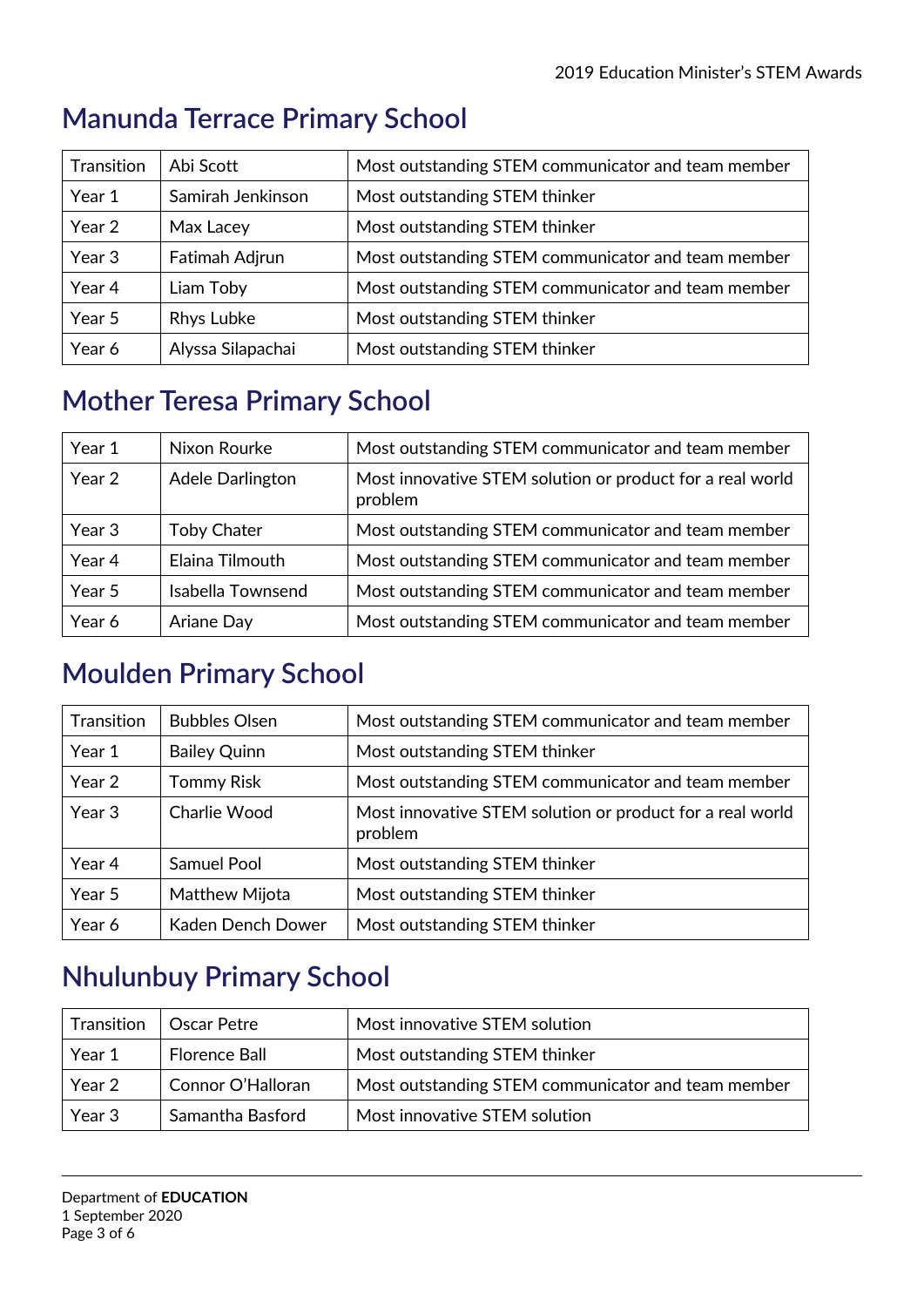| Year 4 | Kasper Stan  | Most innovative STEM solution or product for a real world<br>problem |
|--------|--------------|----------------------------------------------------------------------|
| Year 5 | Kate Mottram | Most innovative STEM solution or product for a real world<br>problem |
| Year 6 | Lucy Mander  | Most innovative STEM solution or product for a real world<br>problem |

## **O'Loughlin College**

| Year 9 | Ethan Bensch  | Most innovative STEM solution or product for a real world<br>problem |
|--------|---------------|----------------------------------------------------------------------|
| Year 9 | Ryan Lee      | Most outstanding STEM thinker                                        |
| Year 9 | Alannah Joyce | Most outstanding STEM communicator and team member                   |

### **Parap Primary School**

| Transition | Lily Camilleri              | Most outstanding STEM thinker                                        |
|------------|-----------------------------|----------------------------------------------------------------------|
| Year 1     | Angus Tole                  | Most outstanding STEM thinker                                        |
| Year 2     | Ruby Williamson             | Most outstanding STEM thinker                                        |
| Year 3     | <b>Jack Ritchie</b>         | Most outstanding STEM thinker                                        |
| Year 4     | <b>Felix Tevlin</b>         | Most outstanding STEM thinker                                        |
| Year 5     | Sahanna Gowri-<br>Shankaran | Most outstanding STEM communicator and team member                   |
| Year 6     | Stella Campbell             | Most innovative STEM solution or product for a real world<br>problem |

# **Rosebery Primary School**

| Transition | <b>William McKeown</b> | Most outstanding STEM thinker                      |
|------------|------------------------|----------------------------------------------------|
| Year 1     | Mi Cha Kim             | Most outstanding STEM communicator and team member |
| Year 2     | <b>Tyler Cooper</b>    | Most outstanding STEM thinker                      |
| Year 3     | Zac Leavold            | Most outstanding STEM communicator and team member |
| Year 4     | Letitia Woods          | Most outstanding STEM communicator and team member |
| Year 5     | <b>Rhys Nayler</b>     | Most outstanding STEM thinker                      |
| Year 6     | <b>Tyler Dobson</b>    | Most outstanding STEM thinker                      |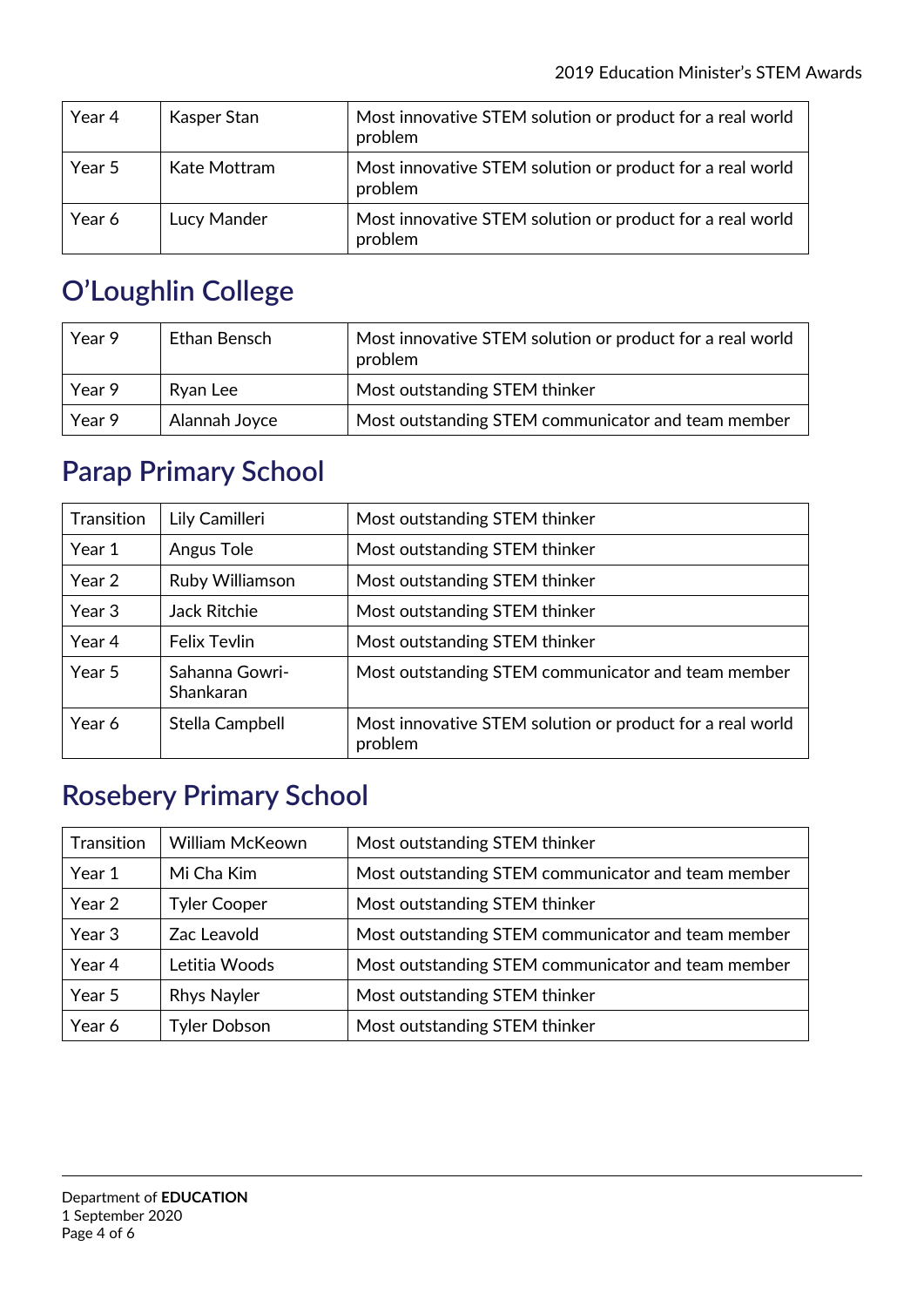| Year 3 | Ella Doyle                | Most outstanding STEM thinker                                        |
|--------|---------------------------|----------------------------------------------------------------------|
| Year 3 | <b>Miles Balfour</b>      | Most outstanding STEM communicator and team member                   |
| Year 4 | Attitus Angelo            | Most outstanding STEM communicator and team member                   |
| Year 4 | Jude Mapleson             | Most innovative STEM solution or product for a real world<br>problem |
| Year 5 | Lara Duncum               | Most outstanding STEM communicator and team member                   |
| Year 5 | <b>Mitchell Catchlove</b> | Most outstanding STEM thinker                                        |
| Year 6 | Maia Frearson             | Most outstanding STEM communicator and team member                   |
| Year 6 | Jocelyn Russ              | Most innovative STEM solution or product for a real world<br>problem |

## **Ross Park Primary School**

### **Sanderson Middle School**

| Year 7 | Jaeahn Saliba | Most outstanding STEM thinker                      |
|--------|---------------|----------------------------------------------------|
| Year 8 | Jessie Duncan | Most outstanding STEM communicator and team member |
| Year 9 | Sid Baron     | Most outstanding STEM communicator and team member |

### **St Francis Primary School**

| Transition | Danny Grills           | Most outstanding STEM thinker                                        |
|------------|------------------------|----------------------------------------------------------------------|
| Year 1     | <b>Walter Page</b>     | Most outstanding STEM thinker                                        |
| Year 2     | Angus Scott            | Most innovative STEM solution or product for a real world<br>problem |
| Year 3     | Seth Bunting           | Most outstanding STEM thinker                                        |
| Year 4     | Ashleigh Overall       | Most outstanding STEM thinker                                        |
| Year 5     | <b>William Simmons</b> | Most outstanding STEM communicator and team member                   |
| Year 6     | <b>Madeline Tanner</b> | Most outstanding STEM communicator and team member                   |

## **St John's Catholic College**

| Year 7  | Maria Develos          | Most outstanding STEM communicator and team member |
|---------|------------------------|----------------------------------------------------|
| Year 8  | Leonardo Soares        | Most outstanding STEM thinker                      |
| Year 9  | <b>Veronica Thomas</b> | Most outstanding STEM communicator and team member |
| Year 10 | Cadence Kavanagh       | Most outstanding STEM thinker                      |
| Year 11 | <b>Philip Thomas</b>   | Most outstanding STEM thinker                      |
| Year 12 | Lance Hutt             | Most outstanding STEM thinker                      |